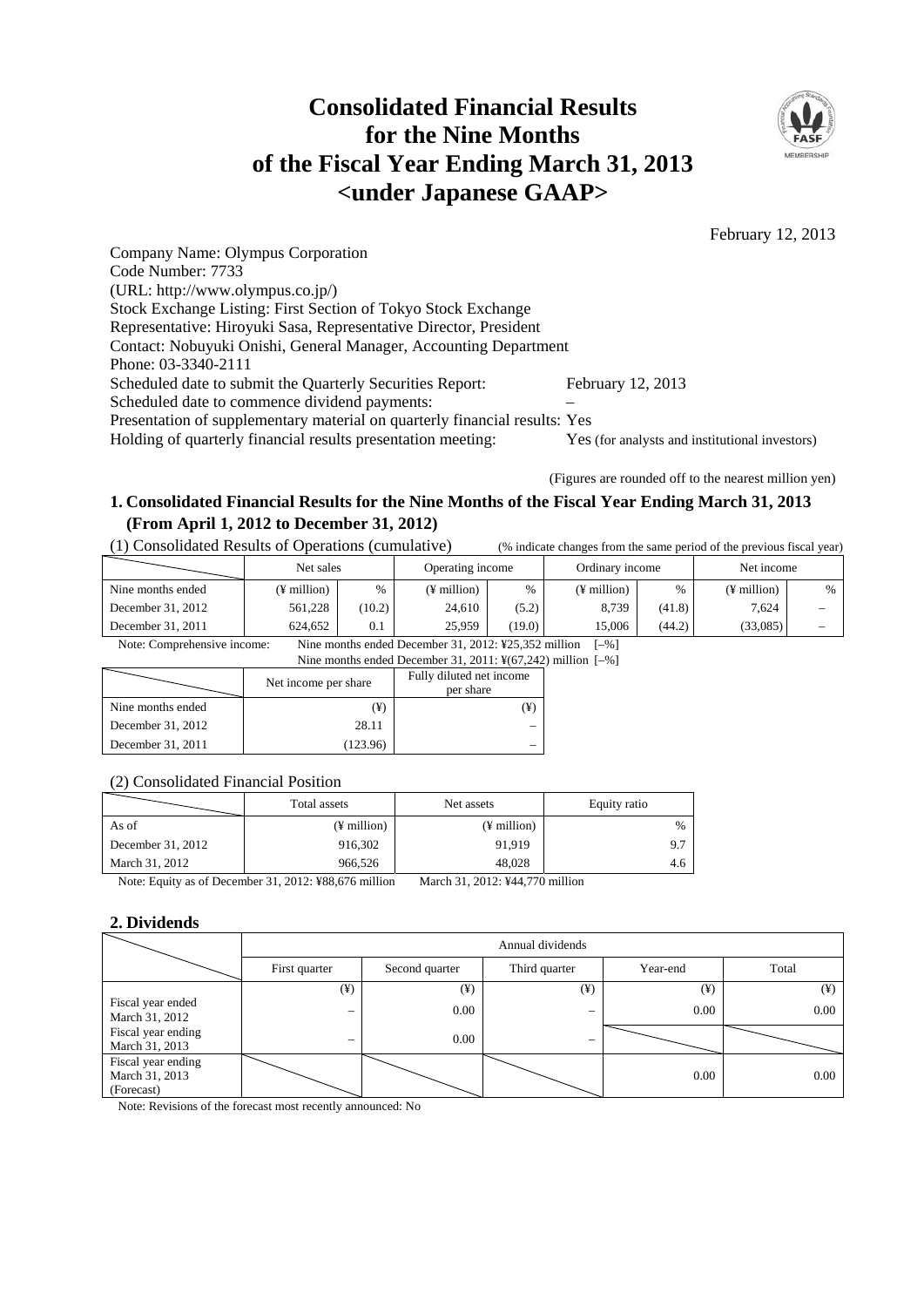# **3. Forecast of Consolidated Financial Results for the Fiscal Year Ending March 31, 2013 (From April 1, 2012 to March 31, 2013)** <sup>(%</sup> indicate changes from the same period of the previous fiscal year)

|           | Net sales   |        | Operating income |       | Ordinary income |        | Net income  |                                 | Net income<br>per share |
|-----------|-------------|--------|------------------|-------|-----------------|--------|-------------|---------------------------------|-------------------------|
|           | (¥ million) | $\%$   | (¥ million)      | $\%$  | (¥ million)     | $\%$   | (¥ million) | $\%$                            | (¥)                     |
| Full year | 740,000     | (12.8) | 35,000           | (1.5) | .1.500          | (35.6) | 6,000       | $\hspace{0.1mm}-\hspace{0.1mm}$ | 21.66                   |

Note: Revisions of the forecast most recently announced: Yes

#### **\* Notes**

- (1) Changes in significant subsidiaries during the nine months under review (changes in specified subsidiaries resulting in the changes in scope of consolidation): No
- (2) Application of special accounting for preparing quarterly consolidated financial statements: Yes
- (3) Changes in accounting policies, changes in accounting estimates, and restatement of prior period financial statements after error corrections
	- 1) Changes in accounting policies due to revisions to accounting standards, and other regulations: No
	- 2) Changes in accounting policies due to other reasons: No
	- 3) Changes in accounting estimates: No
	- 4) Restatement of prior period financial statements after error corrections: No
- (4) Total number of issued shares (common stock)
	- 1) Total number of issued shares at the end of the period (including treasury stock)

|    | As of December 31, 2012                                                                       | 284,383,608 shares |
|----|-----------------------------------------------------------------------------------------------|--------------------|
|    | As of March 31, 2012                                                                          | 271,283,608 shares |
| 2) | Total number of treasury shares at the end of the period                                      |                    |
|    | As of December 31, 2012                                                                       | 4,424,257 shares   |
|    | As of March 31, 2012                                                                          | 4,421,878 shares   |
| 3) | Average number of shares during the period (cumulative from the beginning of the fiscal year) |                    |
|    | Nine months ended December 31, 2012                                                           | 271,227,006 shares |
|    | Nine months ended December 31, 2011                                                           | 266,903,818 shares |
|    |                                                                                               |                    |

\* Indication regarding execution of quarterly review procedures

This quarterly financial results report is not subject to the quarterly review procedures in accordance with the Financial Instruments and Exchange Law. At the time of disclosure of this quarterly financial results report, the quarterly review procedures to the quarterly consolidated financial statements are in progress.

\* Proper use of the forecast of financial results, and other special matters

- 1. The forecast of consolidated financial results which was announced on November 12, 2012 is revised in these materials.
- 2. 13,100,000 common shares were issued in a capital increase through a third-party allotment with a payment date of October 23, 2012 ("Primary Third-Party Allotment"). Additionally, 21,287,900 common shares will be issued in a capital increase through a third-party allotment with a payment period of October 23, 2012 to February 28, 2013 ("Secondary Third-Party Allotment"). Accordingly, net income per share in the forecast for the full year ending March 31, 2013 has been calculated on the assumption of the issuance of 13,100,000 shares in the Primary Third-Party Allotment and the issuance as intended of 21,287,900 shares in the Secondary Third-Party Allotment.

 The forward-looking statements, including forecast of financial results, contained in these materials are based on information currently available to the Company and on certain assumptions deemed to be reasonable. Actual business and other results may differ substantially due to various factors. Please refer to the section of "Qualitative Information Regarding Forecast of Consolidated Financial Results" on page 5 of the attached material to the quarterly financial results report for the suppositions that form the assumptions for the forecast and cautions concerning the use thereof.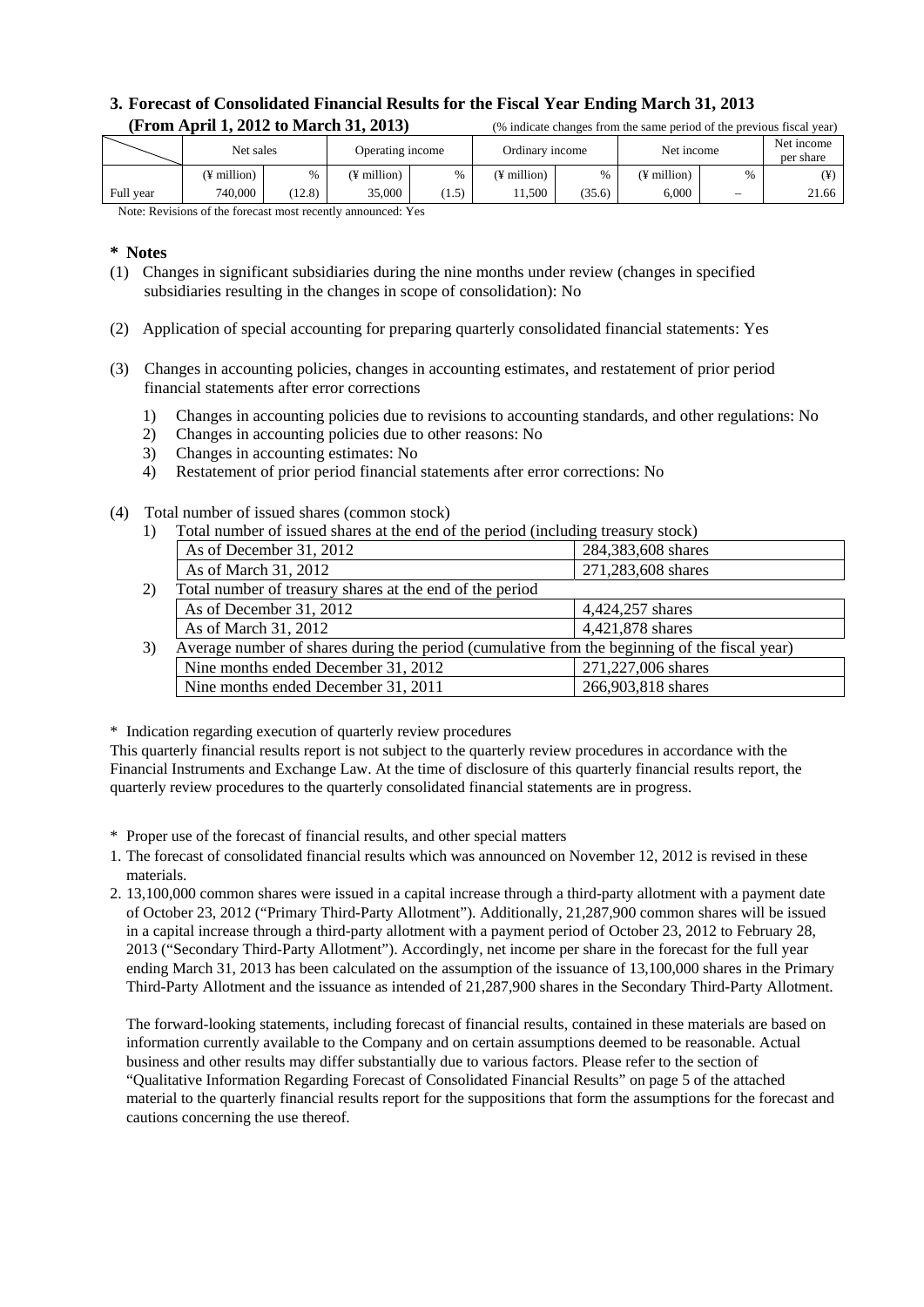# **Attached Material**

# **Contents**

| 1. |     |                                                                                               |  |
|----|-----|-----------------------------------------------------------------------------------------------|--|
|    | (1) |                                                                                               |  |
|    | (2) |                                                                                               |  |
|    | (3) |                                                                                               |  |
| 2. |     |                                                                                               |  |
|    | (1) |                                                                                               |  |
|    | (2) | Application of Special Accounting for Preparing Quarterly Consolidated Financial Statements 6 |  |
|    | (3) | Changes in Accounting Policies, Changes in Accounting Estimates, and Restatement of           |  |
|    |     |                                                                                               |  |
| 3. |     |                                                                                               |  |
|    | (1) |                                                                                               |  |
|    | (2) | Quarterly Consolidated Statements of Income and Quarterly Consolidated Statements of          |  |
|    |     |                                                                                               |  |
|    |     |                                                                                               |  |
|    |     |                                                                                               |  |
|    | (3) |                                                                                               |  |
|    | (4) |                                                                                               |  |
|    | (5) |                                                                                               |  |
|    |     |                                                                                               |  |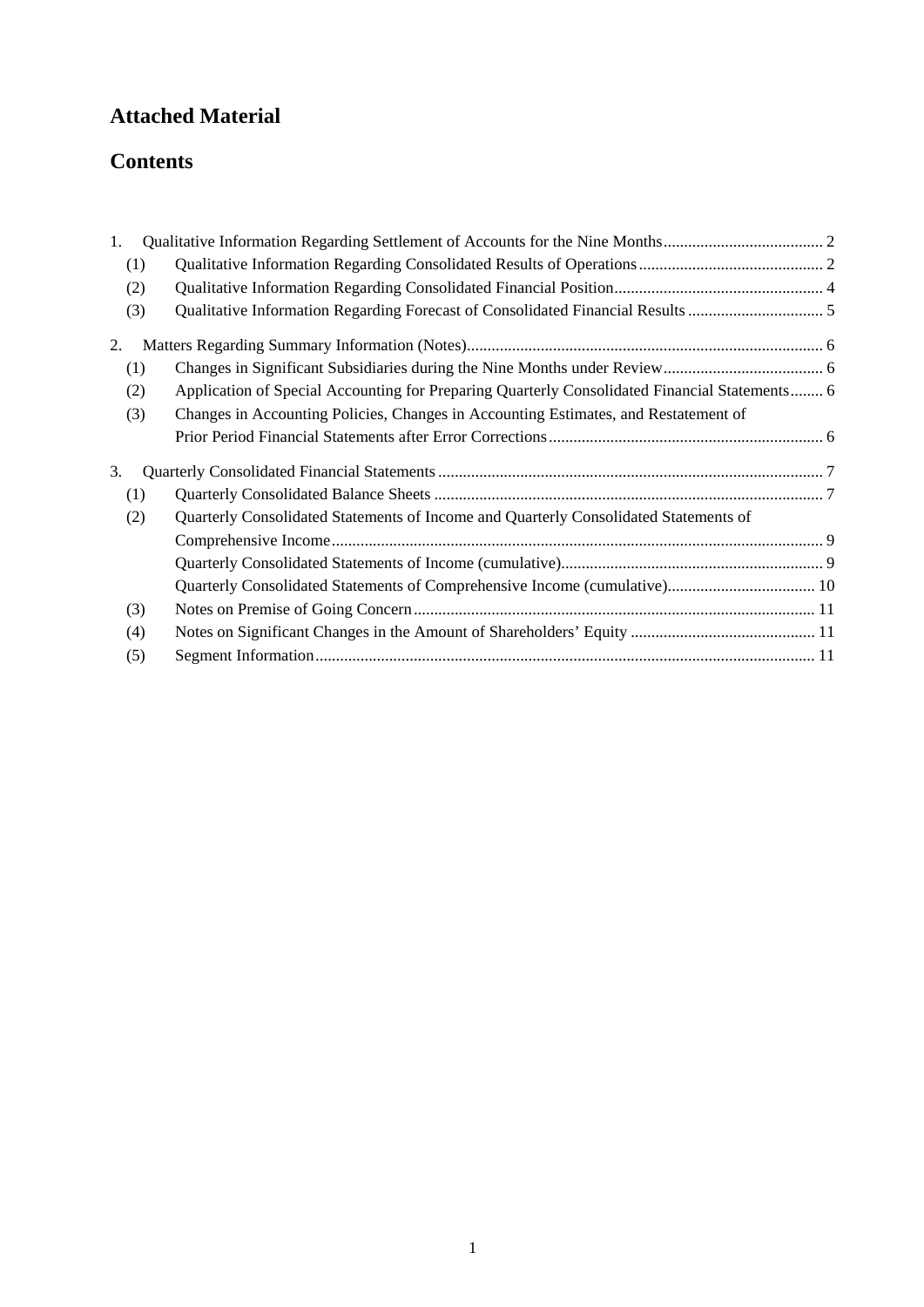(Millions of yen)

## <span id="page-3-0"></span>**1. Qualitative Information Regarding Settlement of Accounts for the Nine Months**

<span id="page-3-1"></span>(1) Qualitative Information Regarding Consolidated Results of Operations

#### **Overall**

|                                 | Nine months ended<br>December 31, 2011 | Nine months ended<br>December 31, 2012 | Increase (Decrease) | Increase (Decrease)<br>Ratio |
|---------------------------------|----------------------------------------|----------------------------------------|---------------------|------------------------------|
| Net sales                       | 624,652                                | 561,228                                | (63, 424)           | $(10.2)\%$                   |
| Operating income                | 25,959                                 | 24.610                                 | (1,349)             | (5.2)%                       |
| Ordinary income                 | 15,006                                 | 8,739                                  | (6,267)             | $(41.8)\%$                   |
| Net income/loss                 | (33,085)                               | 7,624                                  | 40.709              |                              |
| Exchange rate (Yen/U.S. dollar) | 79.01                                  | 80.00                                  | 0.99                |                              |
| Exchange rate (Yen/Euro)        | 110.64                                 | 102.17                                 | (8.47)              |                              |

In the global economy during the nine months ended December 31, 2012, the situation remained uncertain, mainly because of the escalating European sovereign debt crisis, concerns about fiscal austerity in the U.S., and slower growth rates in China and other emerging countries. In the Japanese economy, conditions continued to be difficult owing to persistent downside risks in overseas economies despite signs of a moderate domestic rebound driven by demand related to recovery from the earthquake.

Faced with this business environment, the Olympus Group formulated the "Medium-Term Vision," which has the fiscal year ending March 31, 2013 as its starting year, under the new management team that assumed office on April 20, 2012. Under this new management structure, the Group positioned "rebuilding of the business portfolio and optimal allocation of management resources," "review of cost structures," "restoration of financial health" and "restructuring of governance" as its basic strategies. It also steadily implemented initiatives including transferring the Information & Communication Business, entering into a business and capital alliance with Sony Corporation, and submitting a written affirmation on internal control systems in order to remove the designation of the shares of Olympus Corporation as "Securities on Alert."

The Olympus Group's overall consolidated net sales decreased over the nine months of the fiscal year under review, despite an increase in the Medical Systems Business, and amounted to ¥561,228 million (down 10.2% year on year), mainly reflecting the sale of the Information & Communication Business and contraction in the digital camera market. Operating income was ¥24,610 million (down 5.2% year on year), mainly due to the expansion of operating loss in the Imaging Systems Business, despite an increase in the Medical Systems Business. Ordinary income was ¥8,739 million (down 41.8% year on year) owing to an increase in non-operating expenses. Net income was ¥7,624 million (compared to a net loss of ¥33,085 million in the same period of the previous fiscal year). This reflected the recording of extraordinary income of ¥19,878 million mainly from transfer of business, as opposed to the recording of extraordinary losses of ¥9,290 million and income taxes of ¥11,482 million.

Regarding foreign exchange, although the yen appreciated against both the U.S. dollar and the euro compared to the same period of the previous fiscal year, this trend reversed into a phase of sharp yen depreciation from December 2012. The average exchange rate during the period was ¥80.00 against the U.S. dollar (¥79.01 in the same period of the previous fiscal year) and ¥102.17 against the euro (¥110.64 in the same period of the previous fiscal year), which caused net sales and operating income to drop by ¥5,600 million and ¥4,100 million, respectively, year on year.

Operating results by segment are shown below. Operating income/loss of each segment coincides with segment profit/loss of each corresponding reportable segment.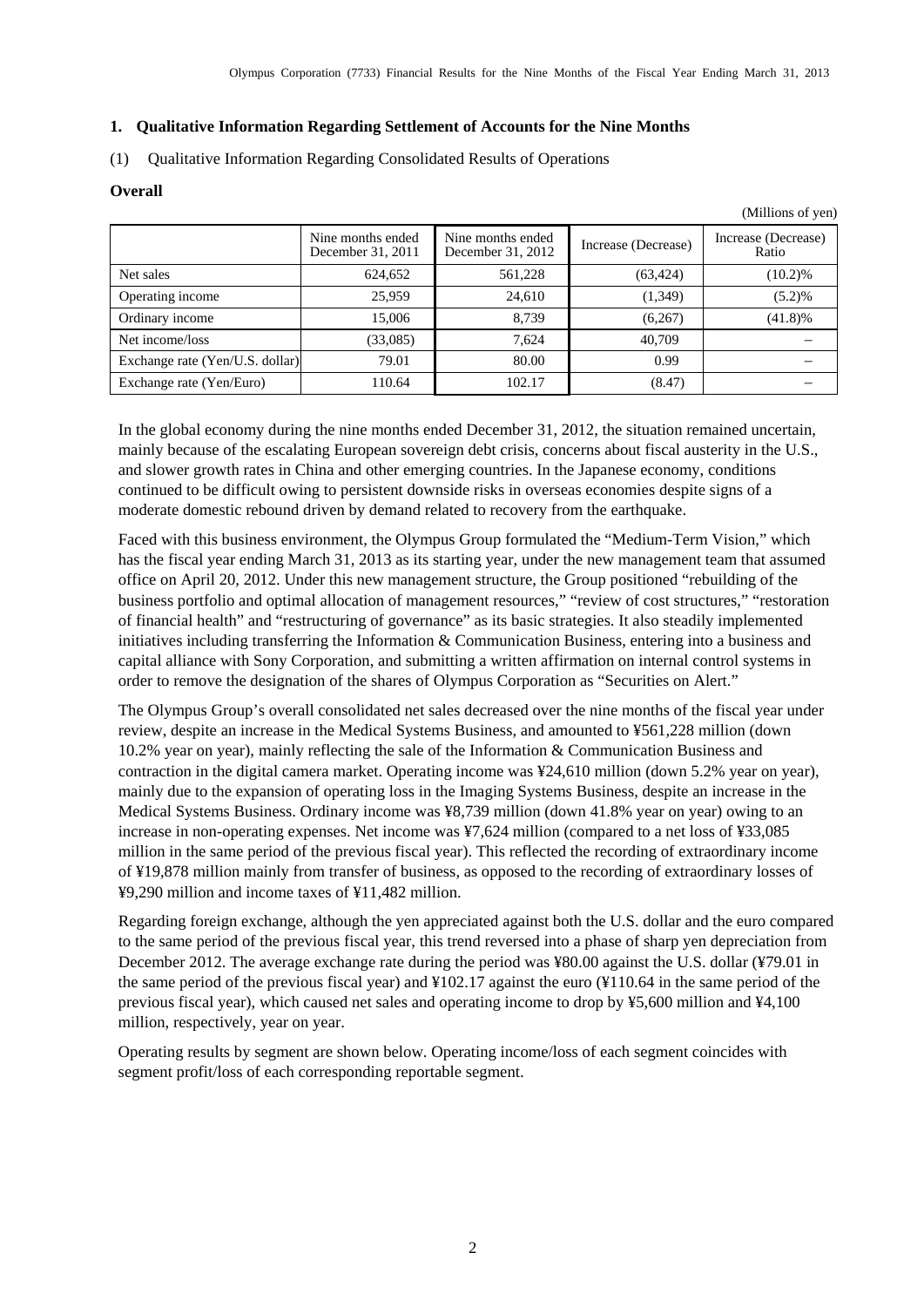(Millions of yen)

(Millions of yen)

#### **Medical Systems Business**

|                  |                                        |                                        |                     | (                            |
|------------------|----------------------------------------|----------------------------------------|---------------------|------------------------------|
|                  | Nine months ended<br>December 31, 2011 | Nine months ended<br>December 31, 2012 | Increase (Decrease) | Increase (Decrease)<br>Ratio |
| Net sales        | 252,510                                | 270,227                                | 17.717              | 7.0%                         |
| Operating income | 47.236                                 | 56.422                                 | 9.186               | 19.4%                        |

Consolidated net sales in the Medical Systems Business during the nine months amounted to ¥270,227 million (up 7.0% year on year), while operating income amounted to ¥56,422 million (up 19.4% year on year).

Sales increased in the Medical Systems Business owing to steady sales of "EVIS EXERA III," a new product for overseas markets in our flagship gastrointestinal endoscope field, as well as continued sales growth for the "VISERA ELITE" integrated endoscopic video system, which supports endoscopic surgery, in the surgical and therapeutic devices field.

Operating income in the Medical Systems Business increased due to the increase in sales.

#### **Life Science and Industrial Systems Business**

|                  | Nine months ended<br>December 31, 2011 | Nine months ended<br>December 31, 2012 | Increase (Decrease) | Increase (Decrease)<br>Ratio |
|------------------|----------------------------------------|----------------------------------------|---------------------|------------------------------|
| Net sales        | 65.935                                 | 57.509                                 | (8.426)             | (12.8)%                      |
| Operating income | 3.510                                  | 1.182                                  | (2,328)             | $(66.3)\%$                   |

Consolidated net sales in the Life Science and Industrial Systems Business during the nine months amounted to ¥57,509 million (down 12.8% year on year), while operating income amounted to ¥1,182 million (down 66.3% year on year).

The life science field was affected by postponement in the execution of budgets by public research organizations, while in the industrial field there was a tendency for companies to constrain capital investment, particularly in the manufacturing sector, resulting in sales declines in both these fields.

Operating income in the Life Science and Industrial Systems Business decreased due to the fall in sales, despite efforts including reform of the production structure and other work to reduce cost of sales.

#### **Imaging Systems Business**

|                       |                                        |                                        |                     | (Millions of yen)            |
|-----------------------|----------------------------------------|----------------------------------------|---------------------|------------------------------|
|                       | Nine months ended<br>December 31, 2011 | Nine months ended<br>December 31, 2012 | Increase (Decrease) | Increase (Decrease)<br>Ratio |
| Net sales             | 104,803                                | 86.889                                 | (17.914)            | (17.1)%                      |
| Operating income/loss | (3,802)                                | (8,753)                                | (4,951)             |                              |

Consolidated net sales in the Imaging Systems Business during the nine months amounted to ¥86,889 million (down 17.1% year on year), while operating loss amounted to ¥8,753 million (compared with an operating loss of ¥3,802 million in the same period of the previous fiscal year).

In the digital single-lens camera field, there was sales growth from new products including the mirrorless "OLYMPUS OM-D E-M5," a high-performance camera equipped with features including an electronic viewfinder and the world's first 5-axis image stabilization system, and "OLYMPUS PEN Lite E-PL5," which combines a compact and lightweight body with high image quality on par with the "OM-D" series. In the compact camera market as a whole, however, there was an overall decline in the number of units sold, while unit prices continued to fall due to intensified competition. Consequently, there was a decline in sales in the Imaging Systems Business overall.

As a result of the decline in sales, operating loss increased in the Imaging Systems Business.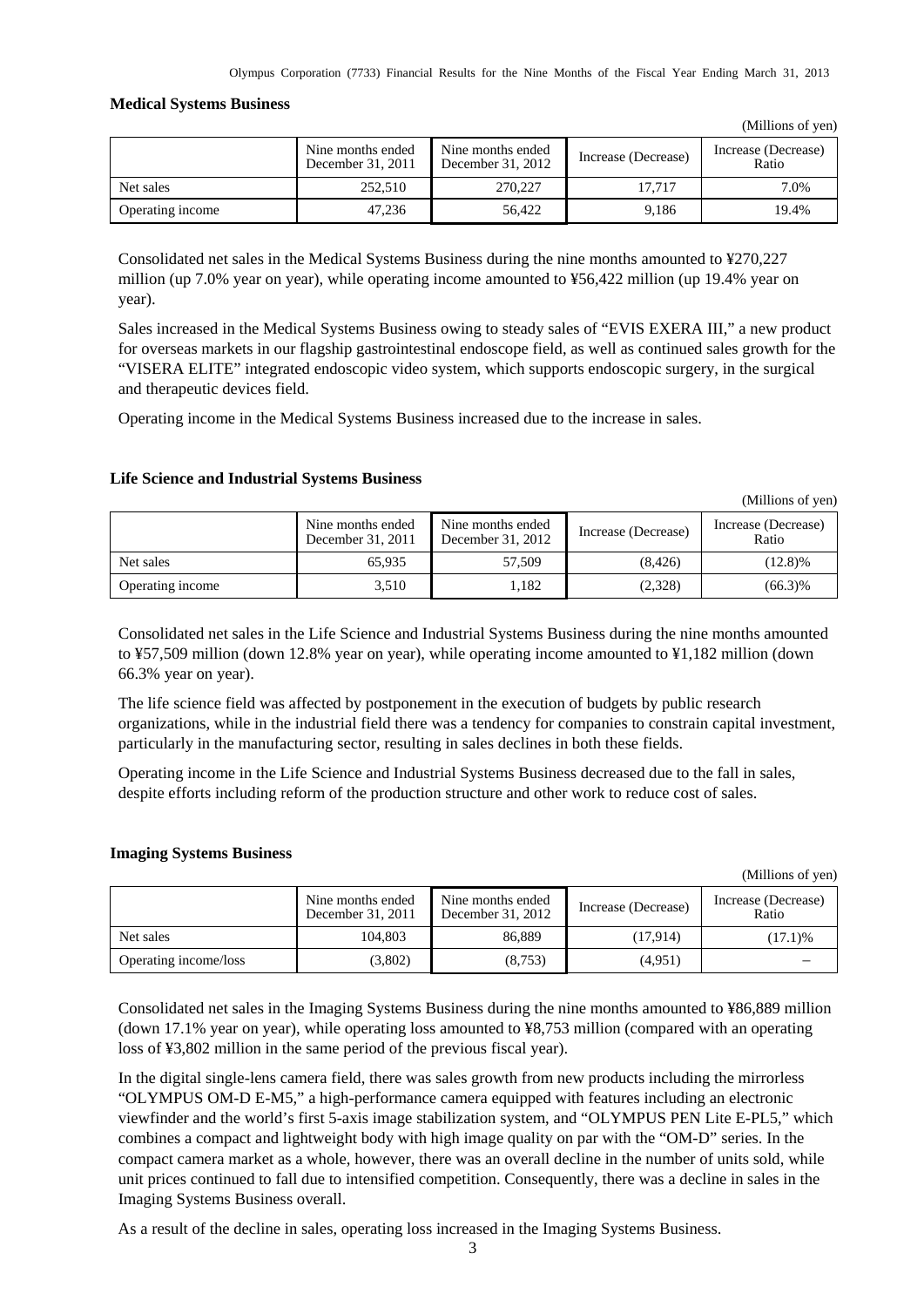### **Information & Communication Business**

|                  | Nine months ended<br>December 31, 2011 | Nine months ended<br>December 31, 2012 | Increase (Decrease) | Increase (Decrease)<br>Ratio |
|------------------|----------------------------------------|----------------------------------------|---------------------|------------------------------|
| Net sales        | 164.000                                | 114.243                                | (49.757)            | $(30.3)\%$                   |
| Operating income | 3.584                                  | l.704                                  | 1,880)              | $(52.5)\%$                   |

Consolidated net sales for the Information & Communication Business during the nine months amounted to ¥114,243 million (down 30.3% year on year), while operating income amounted to ¥1,704 million (down 52.5% year on year).

The Company transferred the Information & Communication Business to Japan Industrial Partners, Inc. on September 28, 2012. As a result, since the Company did not operate this business in the third quarter under review, the net sales and operating income indicated above are cumulative totals from the start of the fiscal year up to the date of the transfer.

# **Others**

(Millions of yen)

(Millions of yen)

|                       | Nine months ended<br>December 31, 2011 | Nine months ended<br>December 31, 2012 | Increase (Decrease) | Increase (Decrease)<br>Ratio |
|-----------------------|----------------------------------------|----------------------------------------|---------------------|------------------------------|
| Net sales             | 37.404                                 | 32,360                                 | (5,044)             | $(13.5)\%$                   |
| Operating income/loss | (5,237)                                | (3,313)                                | 1.924               |                              |

Consolidated net sales for other businesses during the nine months amounted to ¥32,360 million (down 13.5% year on year) and operating loss was ¥3,313 million (compared with an operating loss of ¥5,237 million in the same period of the previous fiscal year).

Due to progress in the disposal of unprofitable businesses, there were declines both in net sales and the amount of operating loss in other businesses.

# <span id="page-5-0"></span>(2) Qualitative Information Regarding Consolidated Financial Position

As of the end of the third quarter under review, total assets decreased ¥50,224 million compared to the end of the previous fiscal year to ¥916,302 million. This was primarily as a result of decreases in notes and accounts receivable of ¥38,704 million and goodwill of ¥24,120 million.

Total liabilities decreased ¥94,115 million compared to the end of the previous fiscal year to ¥824,383 million due mainly to decreases in notes and accounts payable of ¥35,172 million, long-term bonds, less current maturities of ¥20,120 million and long-term borrowings, less current maturities of ¥74,065 million.

Net assets increased ¥43,891 million compared to the end of the previous fiscal year to ¥91,919 million, primarily due to an increase in accumulated other comprehensive income of ¥17,453 million arising from fluctuations in foreign exchange and stock prices, as well as respective ¥9,524 million increases in common stock and capital surplus resulting from Sony Corporation's payment for a third party allotment dated October 23, 2012.

As a result of the foregoing, equity ratio increased from 4.6% as of the end of the previous fiscal year to 9.7%.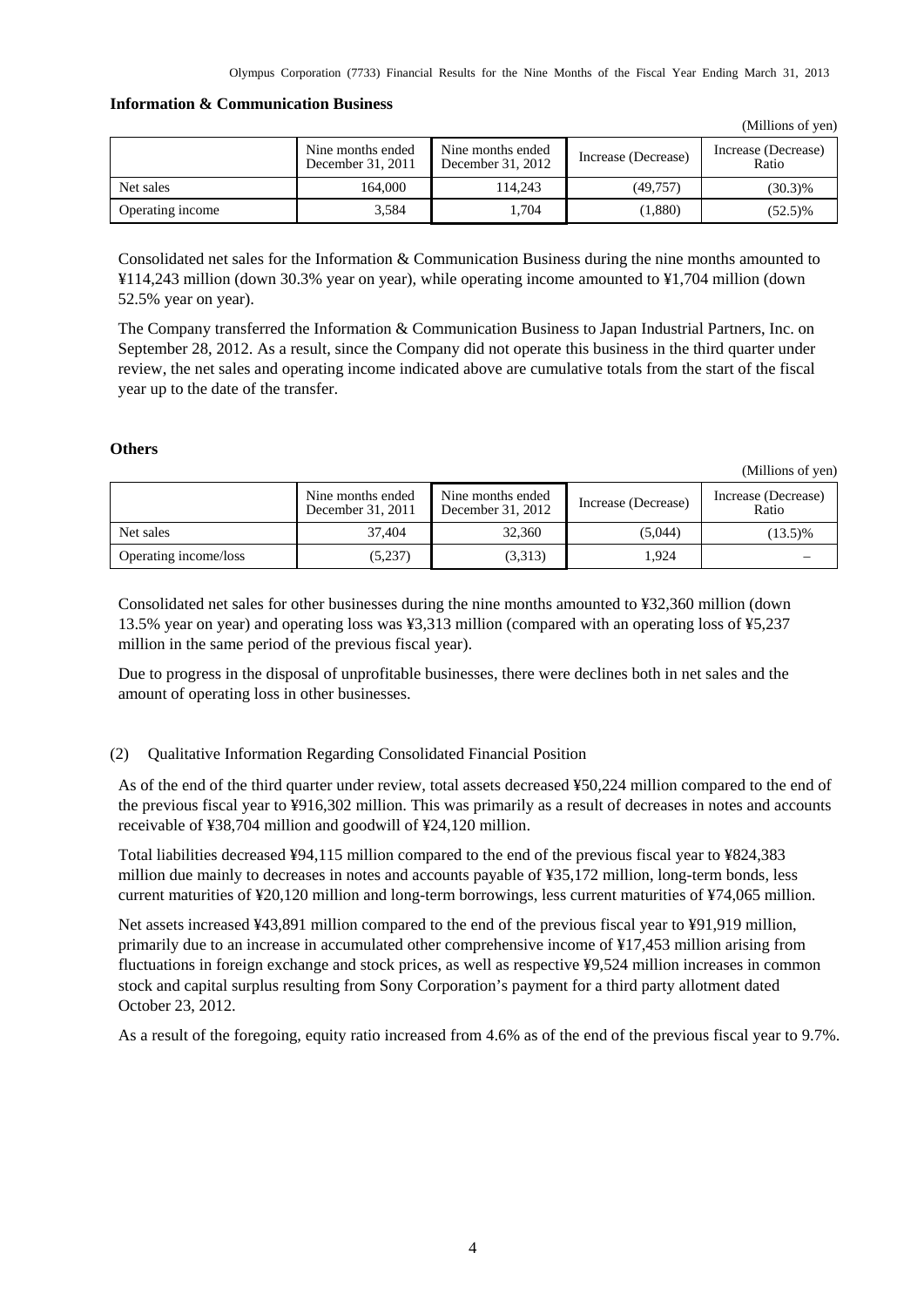#### <span id="page-6-0"></span>(3) Qualitative Information Regarding Forecast of Consolidated Financial Results

Regarding the forecast of consolidated financial results for the full year ending March 31, 2013, the forecast figures announced on November 12, 2012 have been revised to reflect results in the third quarter under review, and the expected exchange rate and business environment in the fourth quarter.

In view of the continued difficulties experienced by the Imaging Systems Business, net sales are expected to decline. Furthermore, despite improved profitability on the back of a correction in the strength in the yen and a strong performance by the Medical Systems Business, net sales, operating income and ordinary income are expected to fall short of the previous forecast by ¥17,000 million, ¥3,000 million, and ¥4,500 million, respectively. Net income is expected to fall short of the previous forecast by ¥2,000 million.

Average foreign exchange rates for the fourth quarter, which are a precondition for the forecast, are expected to be ¥90 per U.S. dollar and ¥120 per euro.

|                               |           |                                  |         |            | (Millions of yen)       |
|-------------------------------|-----------|----------------------------------|---------|------------|-------------------------|
|                               | Net sales | Operating income Ordinary income |         | Net income | Net income per<br>share |
| Previous Forecast (A)         | 757,000   | 38,000                           | 16,000  | 8,000      | ¥28.89                  |
| Revised Forecast (B)          | 740,000   | 35,000                           | 11,500  | 6.000      | 421.66                  |
| Increase (Decrease) (B-A)     | (17,000)  | (3,000)                          | (4,500) | (2,000)    |                         |
| Increase (Decrease) Ratio (%) | (2.2)     | (7.9)                            | (28.1)  | (25.0)     |                         |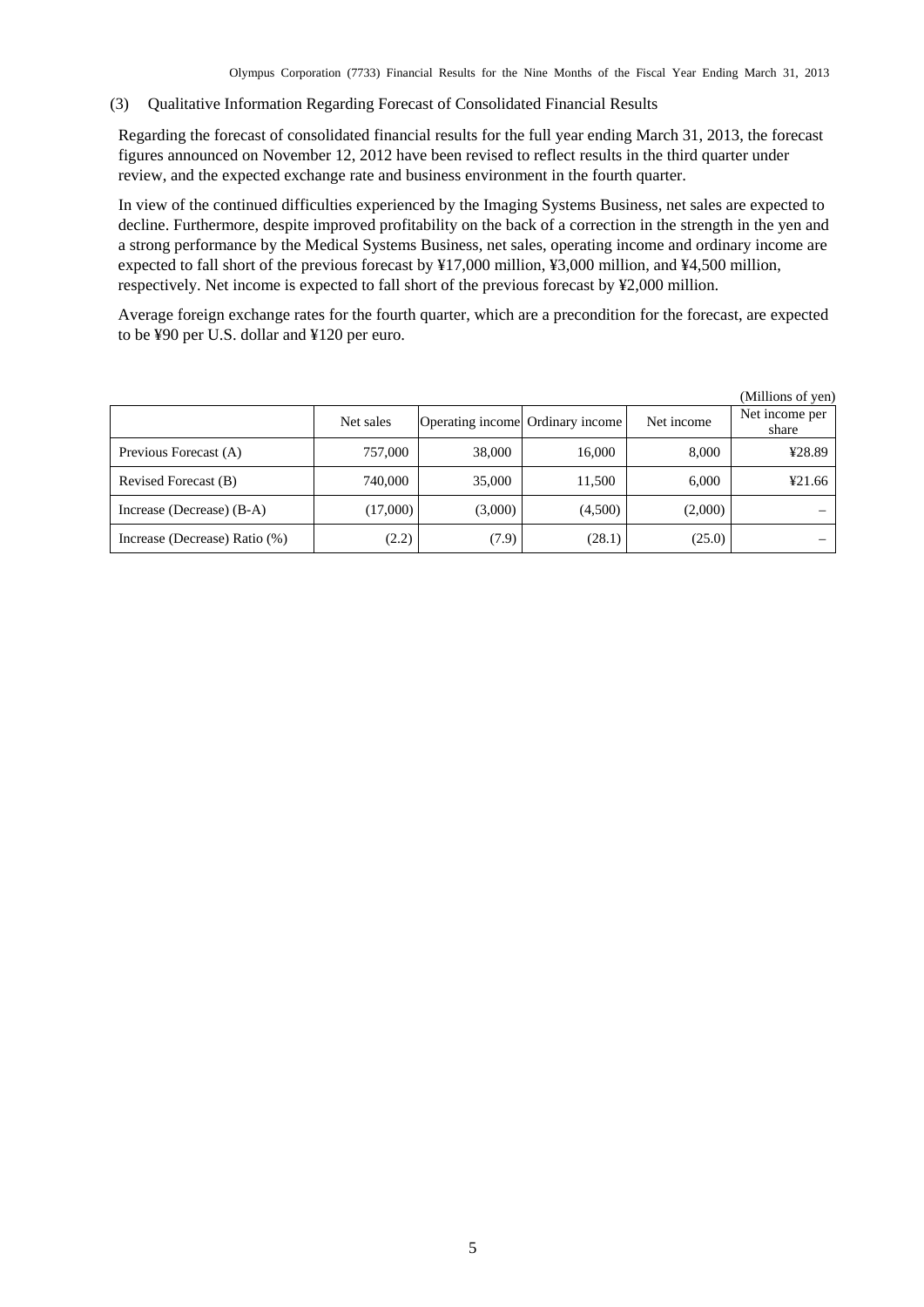## <span id="page-7-0"></span>**2. Matters Regarding Summary Information (Notes)**

<span id="page-7-1"></span>(1) Changes in Significant Subsidiaries during the Nine Months under Review

No items to report

<span id="page-7-2"></span>(2) Application of Special Accounting for Preparing Quarterly Consolidated Financial Statements

Taxes are primarily calculated first by reasonably estimating the effective tax rates after applying tax effect accounting against income before provision for income taxes for the fiscal year including the third quarter under review, and next by multiplying the quarterly income before provision for income taxes by such estimated effective tax rates.

<span id="page-7-3"></span>(3) Changes in Accounting Policies, Changes in Accounting Estimates, and Restatement of Prior Period Financial Statements after Error Corrections

No items to report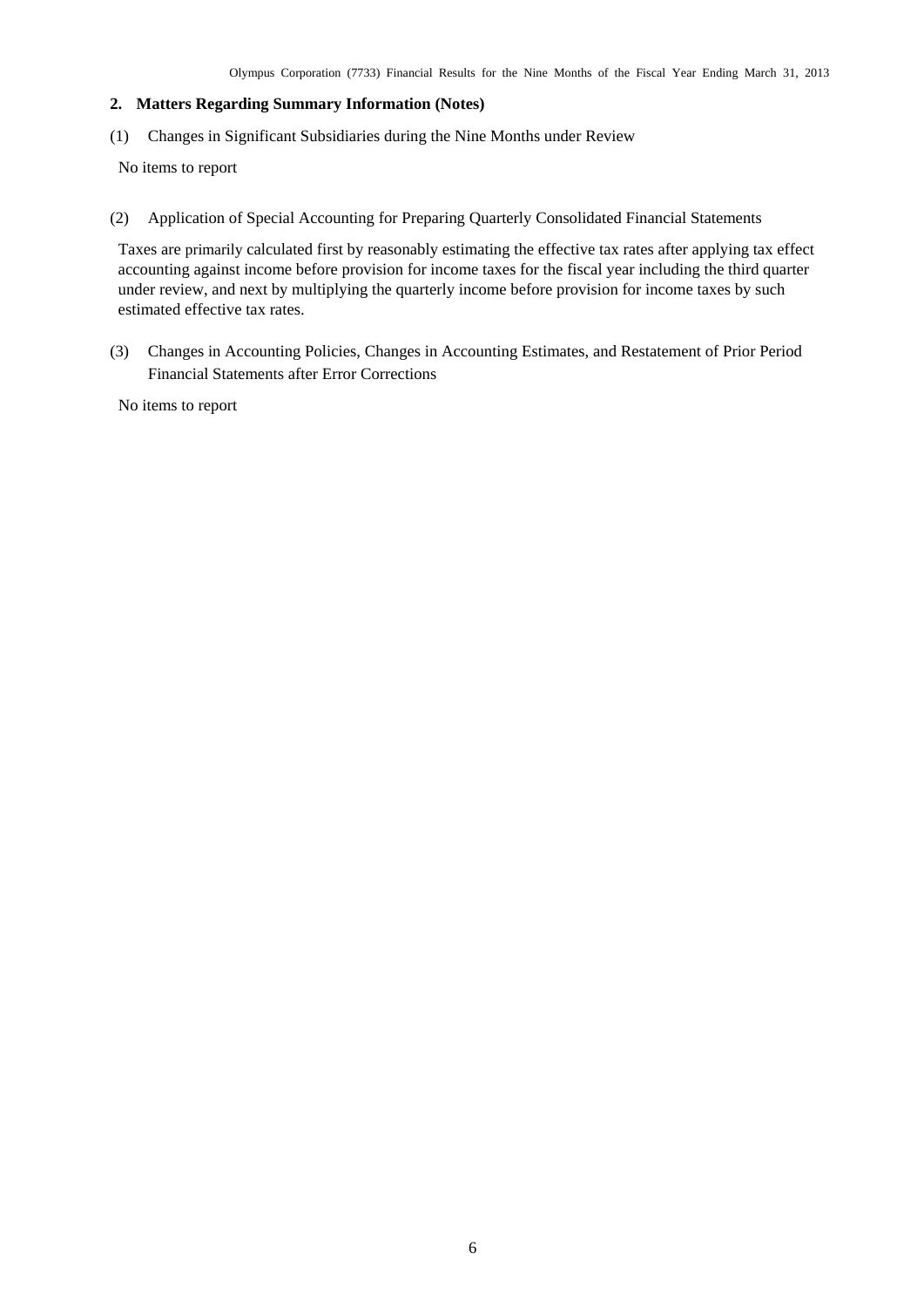# <span id="page-8-0"></span>**3. Quarterly Consolidated Financial Statements**

# (1) Quarterly Consolidated Balance Sheets

<span id="page-8-1"></span>

|                                    |                      | (Millions of yen)       |
|------------------------------------|----------------------|-------------------------|
|                                    | As of March 31, 2012 | As of December 31, 2012 |
| <b>ASSETS</b>                      |                      |                         |
| Current assets                     |                      |                         |
| Cash and time deposits             | 200,088              | 213,029                 |
| Notes and accounts receivable      | 150,594              | 111,890                 |
| Merchandise and finished goods     | 61,963               | 65,650                  |
| Work in process                    | 19,191               | 21,541                  |
| Raw materials and supplies         | 21,339               | 20,091                  |
| Other current assets               | 76,481               | 87,331                  |
| Allowance for doubtful accounts    | (3,098)              | (3,214)                 |
| Total current assets               | 526,558              | 516,318                 |
| <b>Fixed assets</b>                |                      |                         |
| Property, plant and equipment      |                      |                         |
| Buildings and structures, net      | 55,925               | 50,998                  |
| Machinery and equipment, net       | 10,535               | 9,726                   |
| Tools, furniture and fixtures, net | 38,580               | 43,569                  |
| Land                               | 15,931               | 14,987                  |
| Lease assets, net                  | 5,706                | 6,088                   |
| Construction in progress           | 1,131                | 1,773                   |
| Net property, plant and equipment  | 127,808              | 127,141                 |
| Intangible assets                  |                      |                         |
| Goodwill                           | 124,465              | 100,345                 |
| Others                             | 72,680               | 69,146                  |
| Total intangible assets            | 197,145              | 169,491                 |
| Investments and other assets       |                      |                         |
| Investment securities              | 51,318               | 44,339                  |
| Other assets                       | 71,593               | 67,824                  |
| Allowance for doubtful accounts    | (7, 896)             | (8, 811)                |
| Total investments and other assets | 115,015              | 103,352                 |
| Total fixed assets                 | 439,968              | 399,984                 |
| Total assets                       | 966,526              | 916,302                 |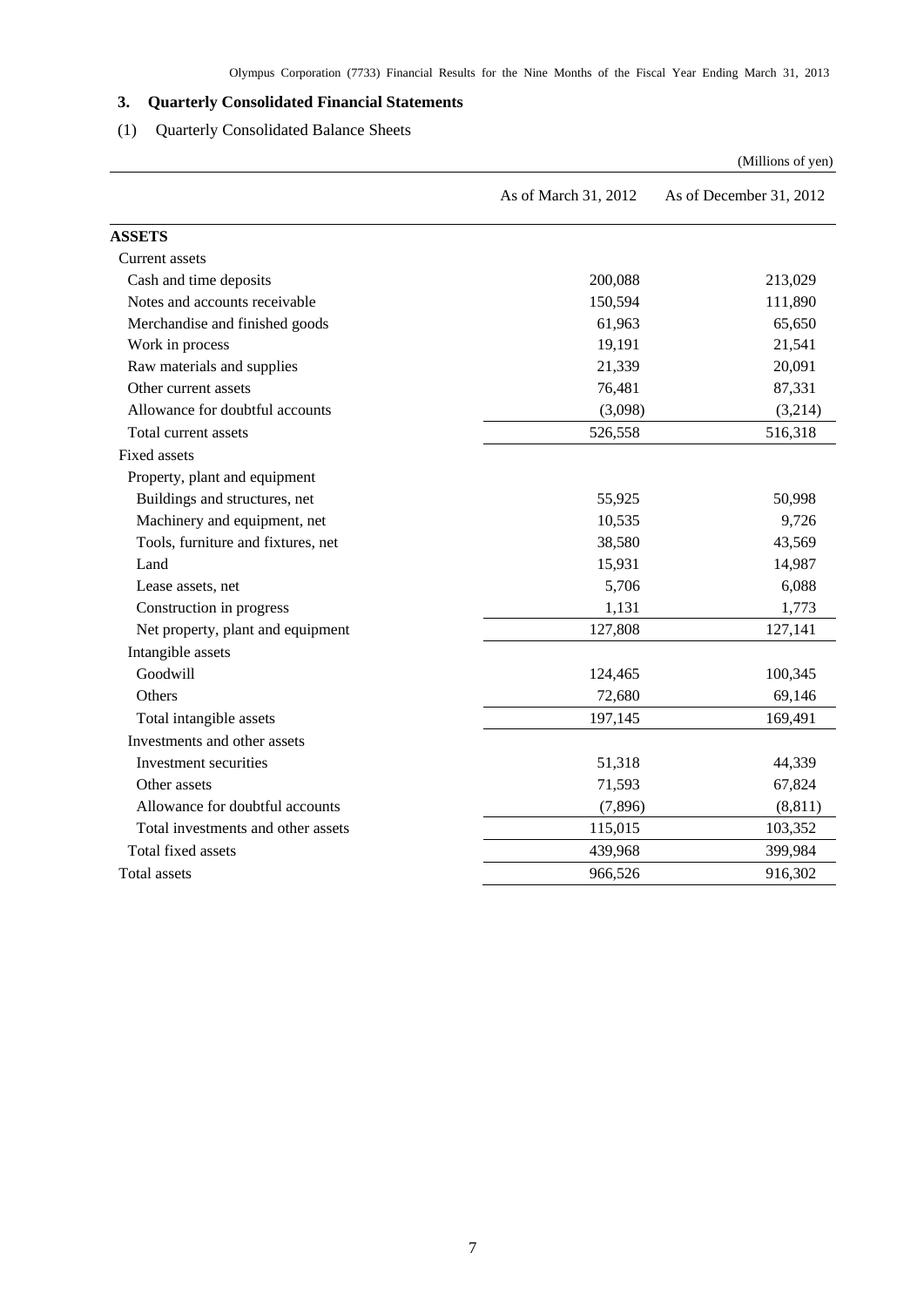|  | Olympus Corporation (7733) Financial Results for the Nine Months of the Fiscal Year Ending March 31, 2013 |  |  |  |  |  |  |  |  |  |  |  |  |  |  |  |  |
|--|-----------------------------------------------------------------------------------------------------------|--|--|--|--|--|--|--|--|--|--|--|--|--|--|--|--|
|--|-----------------------------------------------------------------------------------------------------------|--|--|--|--|--|--|--|--|--|--|--|--|--|--|--|--|

# (Millions of yen)

|                                                                                          | As of March 31, 2012 | As of December 31, 2012 |
|------------------------------------------------------------------------------------------|----------------------|-------------------------|
| <b>LIABILITIES</b>                                                                       |                      |                         |
| <b>Current liabilities</b>                                                               |                      |                         |
| Notes and accounts payable                                                               | 75,330               | 40,158                  |
| Short-term borrowings                                                                    | 92,075               | 140,056                 |
| Current maturities of bonds                                                              | 20,040               | 20,000                  |
| Income taxes payable                                                                     | 8,228                | 11,224                  |
| Provision for product warranties                                                         | 7,336                | 7,478                   |
| Other reserves                                                                           | 18                   |                         |
| Other current liabilities                                                                | 117,366              | 104,967                 |
| Total current liabilities                                                                | 320,393              | 323,883                 |
| Non-current liabilities                                                                  |                      |                         |
| Long-term bonds, less current maturities                                                 | 90,080               | 70,000                  |
| Long-term borrowings, less current maturities                                            | 440,231              | 366,166                 |
| Severance and retirement allowance                                                       | 23,922               | 23,121                  |
| Provision for loss on business liquidation                                               | 3,205                | 130                     |
| Other reserves                                                                           | 140                  | 137                     |
| Other non-current liabilities                                                            | 40,527               | 40,946                  |
| Total non-current liabilities                                                            | 598,105              | 500,500                 |
| <b>Total liabilities</b>                                                                 | 918,498              | 824,383                 |
| <b>NET ASSETS</b>                                                                        |                      |                         |
| Shareholders' equity                                                                     |                      |                         |
| Common stock                                                                             | 48,332               | 57,855                  |
| Capital surplus                                                                          | 54,788               | 64,312                  |
| Retained earnings                                                                        | 60,197               | 67,606                  |
| Treasury stock, at cost                                                                  | (11,249)             | (11,252)                |
| Total shareholders' equity                                                               | 152,067              | 178,520                 |
| Accumulated other comprehensive income                                                   |                      |                         |
| Net unrealized holding gains (losses) on available-for-<br>sale securities, net of taxes | 3,128                | 1,044                   |
| Net unrealized gains (losses) on hedging derivatives, net<br>of taxes                    | (1,268)              | (217)                   |
| Foreign currency translation adjustments                                                 | (102,067)            | (83, 561)               |
| Pension liability adjustment of foreign subsidiaries                                     | (7,090)              | (7, 110)                |
| Total accumulated other comprehensive income                                             | (107, 297)           | (89, 844)               |
| Minority interests                                                                       | 3,258                | 3,243                   |
| Total net assets                                                                         | 48,028               | 91,919                  |
| Total liabilities and net assets                                                         | 966,526              | 916,302                 |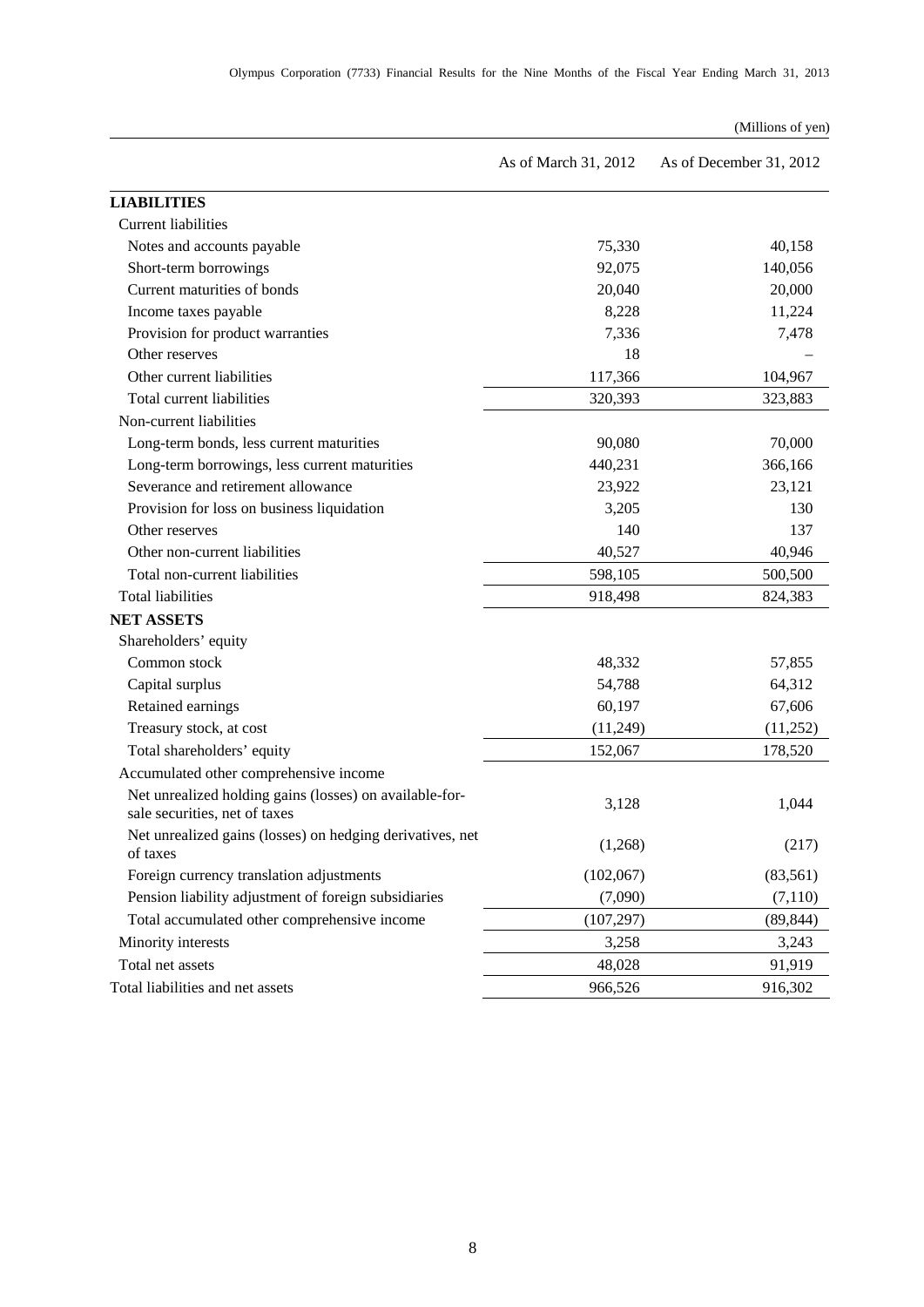# <span id="page-10-0"></span>(2) Quarterly Consolidated Statements of Income and Quarterly Consolidated Statements of Comprehensive Income

Quarterly Consolidated Statements of Income (cumulative)

<span id="page-10-1"></span>

|                                                             |                                        | (Millions of yen)                      |
|-------------------------------------------------------------|----------------------------------------|----------------------------------------|
|                                                             | Nine months ended<br>December 31, 2011 | Nine months ended<br>December 31, 2012 |
| Net sales                                                   | 624,652                                | 561,228                                |
| Costs of sales                                              | 341,131                                | 286,343                                |
| Gross profit                                                | 283,521                                | 274,885                                |
| Selling, general and administrative expenses                | 257,562                                | 250,275                                |
| Operating income                                            | 25,959                                 | 24,610                                 |
| Non-operating income                                        |                                        |                                        |
| Interest income                                             | 681                                    | 661                                    |
| Dividends income                                            | 771                                    | 772                                    |
| Foreign currency exchange gain                              | 1,348                                  |                                        |
| Gain on sales of investment securities                      |                                        | 2,105                                  |
| Reversal of provision for loss on business liquidation      |                                        | 1,348                                  |
| Others                                                      | 1,905                                  | 1,369                                  |
| Total non-operating income                                  | 4,705                                  | 6,255                                  |
| Non-operating expenses                                      |                                        |                                        |
| Interest expenses                                           | 10,304                                 | 9,764                                  |
| Amendment fee                                               |                                        | 3,392                                  |
| Foreign currency exchange loss                              |                                        | 1,571                                  |
| Others                                                      | 5,354                                  | 7,399                                  |
| Total non-operating expenses                                | 15,658                                 | 22,126                                 |
| Ordinary income                                             | 15,006                                 | 8,739                                  |
| Extraordinary income                                        |                                        |                                        |
| Gain on sales of investments in subsidiaries and affiliates |                                        | 18,607                                 |
| Gain on sales of noncurrent assets                          |                                        | 934                                    |
| Gain on sales of investment securities                      | 308                                    | 337                                    |
| Total extraordinary income                                  | 308                                    | 19,878                                 |
| <b>Extraordinary losses</b>                                 |                                        |                                        |
| Impairment loss on fixed assets                             | 14,050                                 | 3,740                                  |
| Loss on sales of investments in subsidiaries and affiliates |                                        | 517                                    |
| Loss on sales of investment securities                      | 13                                     | 1,566                                  |
| Loss on valuation of investment securities                  | 1,649                                  | 717                                    |
| Amortization of goodwill                                    | 1,166                                  |                                        |
| Expense related to retrospective adjustment                 | 1,982                                  |                                        |
| Soil improvement cost                                       |                                        | 185                                    |
| Early extra retirement payments                             |                                        | 1,334                                  |
| Settlement package                                          |                                        | 1,231                                  |
| Total extraordinary losses                                  | 18,860                                 | 9,290                                  |
| Income (loss) before provision for income taxes             | (3,546)                                | 19,327                                 |
| Income taxes                                                | 29,358                                 | 11,482                                 |
| Income (loss) before minority interests                     | (32, 904)                              | 7,845                                  |
| Minority interest in income of consolidated subsidiaries    | 181                                    | 221                                    |
| Net income (loss)                                           | (33,085)                               | 7,624                                  |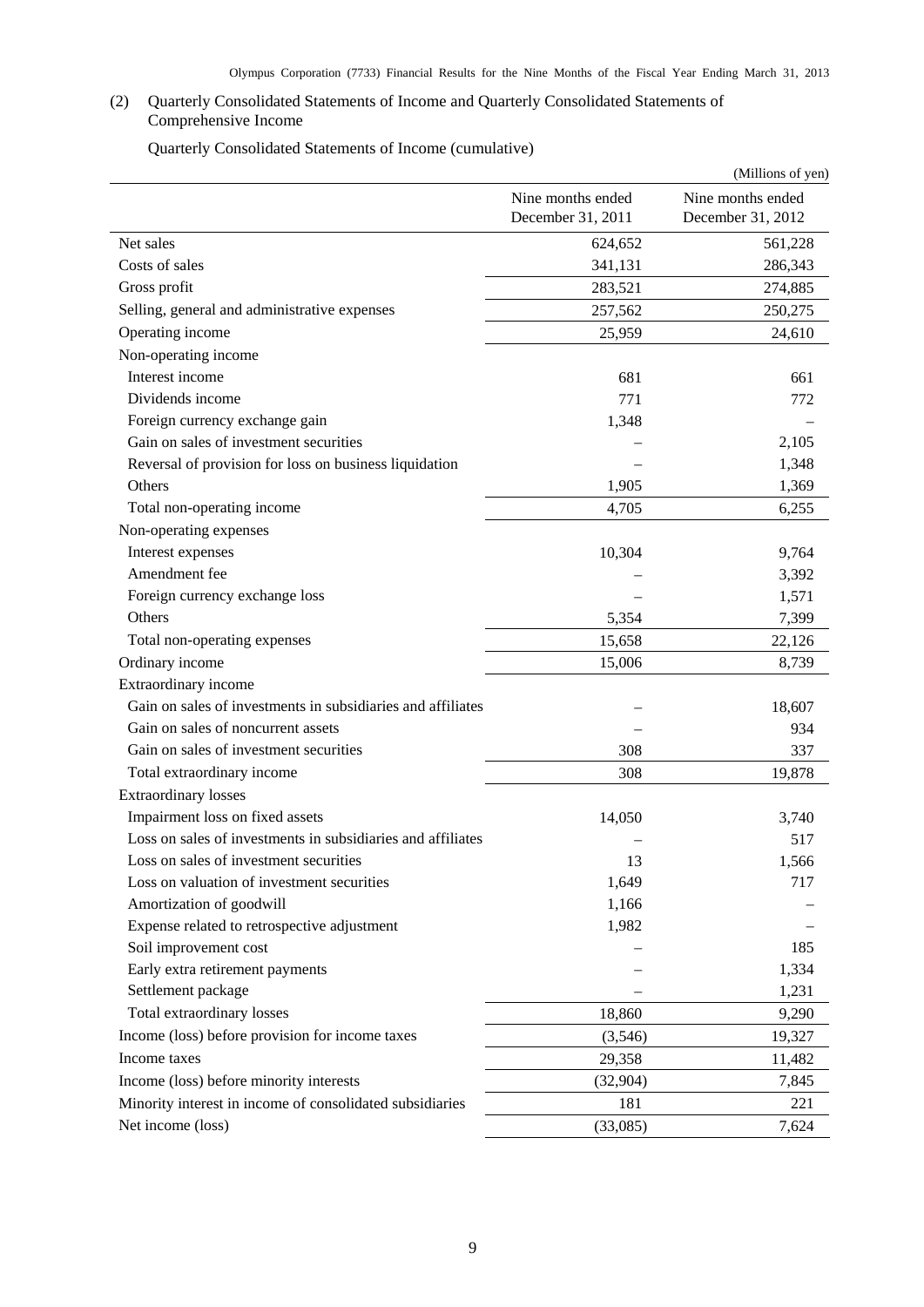<span id="page-11-0"></span>

|                                                                                          |                                        | (Millions of yen)                      |
|------------------------------------------------------------------------------------------|----------------------------------------|----------------------------------------|
|                                                                                          | Nine months ended<br>December 31, 2011 | Nine months ended<br>December 31, 2012 |
| Income (loss) before minority interests                                                  | (32,904)                               | 7,845                                  |
| Other comprehensive income                                                               |                                        |                                        |
| Net unrealized holding gains (losses) on available-for-<br>sale securities, net of taxes | (7,632)                                | (2,086)                                |
| Net unrealized gains (losses) on hedging derivatives, net<br>of taxes                    | 639                                    | 1,051                                  |
| Foreign currency translation adjustments                                                 | (27,716)                               | 18,558                                 |
| Pension liability adjustment of foreign subsidiaries                                     | 374                                    | (19)                                   |
| Share of other comprehensive income of associates<br>accounted for using equity method   | (3)                                    | 3                                      |
| Total other comprehensive income                                                         | (34, 338)                              | 17,507                                 |
| Comprehensive income                                                                     | (67,242)                               | 25,352                                 |
| (Comprehensive income attributable to)                                                   |                                        |                                        |
| Comprehensive income attributable to owners of the<br>parent                             | (67, 385)                              | 25,077                                 |
| Comprehensive income attributable to minority interests                                  | 143                                    | 275                                    |

# Quarterly Consolidated Statements of Comprehensive Income (cumulative)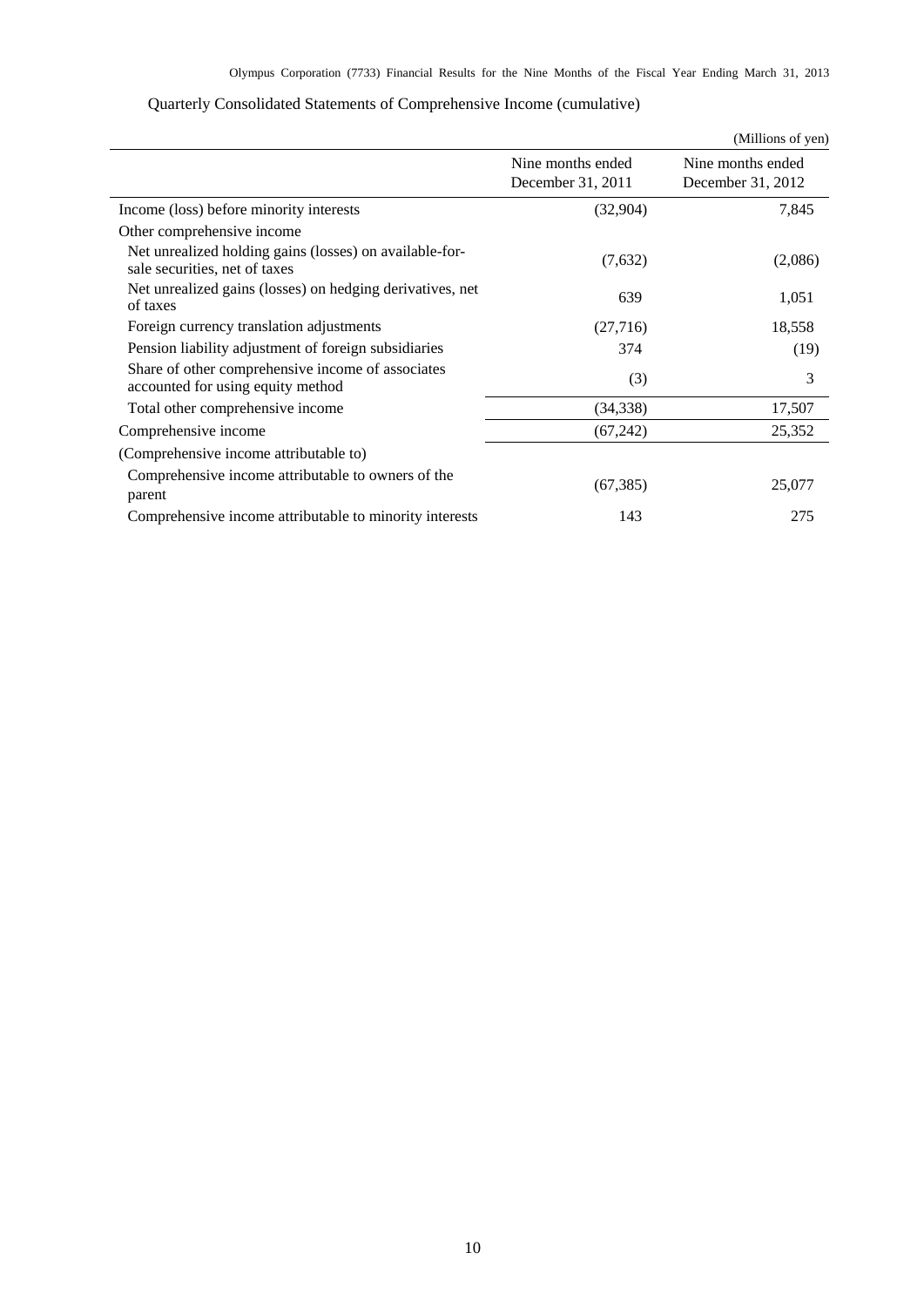<span id="page-12-0"></span>(3) Notes on Premise of Going Concern

No items to report

<span id="page-12-1"></span>(4) Notes on Significant Changes in the Amount of Shareholders' Equity

The Company received a payment for a third party allotment from Sony Corporation on October 23, 2012. As a consequence, common stock and legal capital surplus each increased by ¥9,524 million in the third quarter under review, resulting in common stock of ¥57,855 million and legal capital surplus of ¥32,551 million as of December 31, 2012.

### <span id="page-12-2"></span>(5) Segment Information

- I. Nine months of the fiscal year ended March 31, 2012 (from April 1, 2011 to December 31, 2011)
	- 1. Information regarding net sales and income/loss by reportable segment

| (Millions of yen)                            |                           |                                              |                    |                                        |         |                                 |           |                                                                  |  |  |
|----------------------------------------------|---------------------------|----------------------------------------------|--------------------|----------------------------------------|---------|---------------------------------|-----------|------------------------------------------------------------------|--|--|
|                                              | Reportable Segment        |                                              |                    |                                        |         |                                 |           |                                                                  |  |  |
|                                              | Medical<br><b>Systems</b> | Life<br>Science and<br>Industrial<br>Systems | Imaging<br>Systems | Information<br>&<br>Communica-<br>tion | Others  | Adjustment<br>(Note 1)<br>Total |           | quarterly<br>consolidated<br>statements of<br>income<br>(Note 2) |  |  |
| <b>Sales</b>                                 |                           |                                              |                    |                                        |         |                                 |           |                                                                  |  |  |
| Sales to outside<br>customers                | 252,510                   | 65,935                                       | 104.803            | 164,000                                | 37.404  | 624,652                         |           | 624,652                                                          |  |  |
| Internal sales or transfer<br>among segments | 112                       | 131                                          | 64                 | -                                      | 92      | 399                             | (399)     |                                                                  |  |  |
| Total                                        | 252,622                   | 66,066                                       | 104,867            | 164,000                                | 37,496  | 625,051                         | (399)     | 624,652                                                          |  |  |
| Segment profit (loss)                        | 47,236                    | 3,510                                        | (3,802)            | 3,584                                  | (5,237) | 45,291                          | (19, 332) | 25,959                                                           |  |  |

Notes:

1. The deduction of ¥19,332 million listed as an adjustment to segment profit (loss) includes corporate expenses of ¥19,332 million not allocated to any reportable segment. These corporate expenses mostly consisted of expenses related to the corporate center of the parent company (management departments such as the Administrative Department) and the Research & Development Center.

2. Segment profit (loss) is adjusted to agree with operating income on quarterly consolidated statements of income.

2. Information regarding impairment loss on fixed assets, goodwill and negative goodwill, etc. by reportable segment

(Significant impairment loss on fixed assets)

No items to report

(Significant changes in the amount of goodwill)

No items to report

(Significant gain on negative goodwill)

No items to report